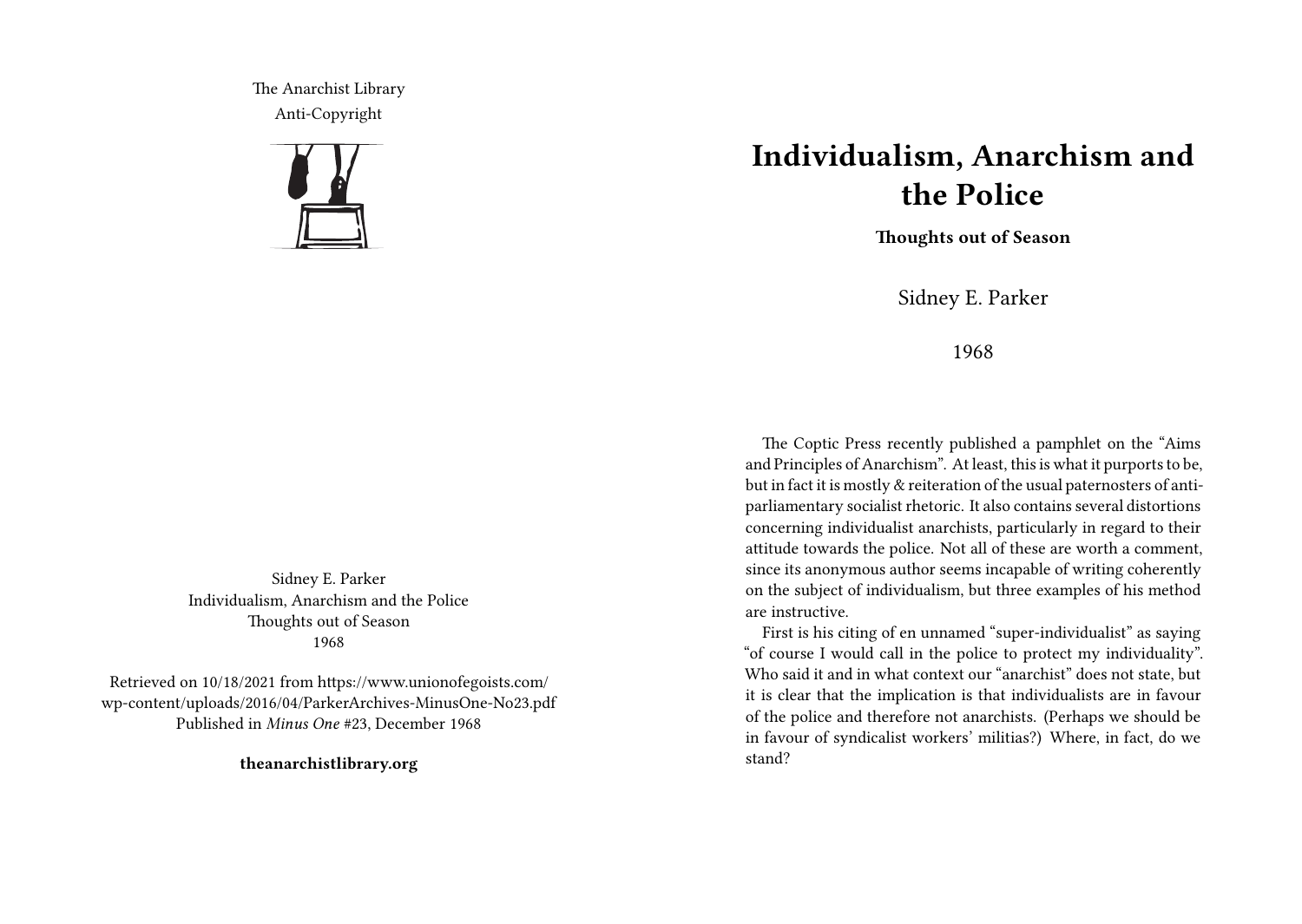Individualist anarchists are under no illusions regarding the police institution. They recognize it for what it is: an organ of government primarily designed to suppress any individuals whose words or actions violate the laws enacted by government and also to enforce the judgments of the civil courts. As such it is the antithesis of anarchism. As such it is the enemy of individualism. Individuality cannot be limited by legality. The individual is a particularity, the law is a generality, and conflict between the two is inevitable.

However, individualist anarchists are concrete entities living in present time. They acknowledge no sacred principles and place themselves at the centre of their lives. Self-survival, then, is the precondition for their being. If, therefore, their lives are endangered or their possessions threatened and they are not strong enough to defend themselves, and if they have no-one else on whom they can call, then they might well make use of the police as an expedient for defense and survival. And, I suspect, so would the anti-state collectivists of the Coptic Press, despite their show of moral righteousness. Only a possessed by the sacred would not, and he is under the sway of a stronger government than any the State can provide.

Second is an attempt, following in the footsteps of Nicolas Walter in "The Listener", to make Donald Rooum a spokesman for individualist anarchism. The anonymous author quotes a statement made by D.R. in a radio broadcast as a proof that individualists favour the police.

Now D.R., while calling himself a conscious egoist, is & libertarian communist, not an individualist. Ho has been known to make out a case for State comprehensive schools on socialist grounds, and to be surprised when asked what this had to do with anarchism! Yet our expert on "anarchism" says that Donald Rooum is "the honest voice of Individualism"……

Third is the malicious accusation that "the school of Benjamin Tucker – by virtue of their 'individualism' – accepted the need for police to break strikes so as to guarantee the employers' 'freedom'."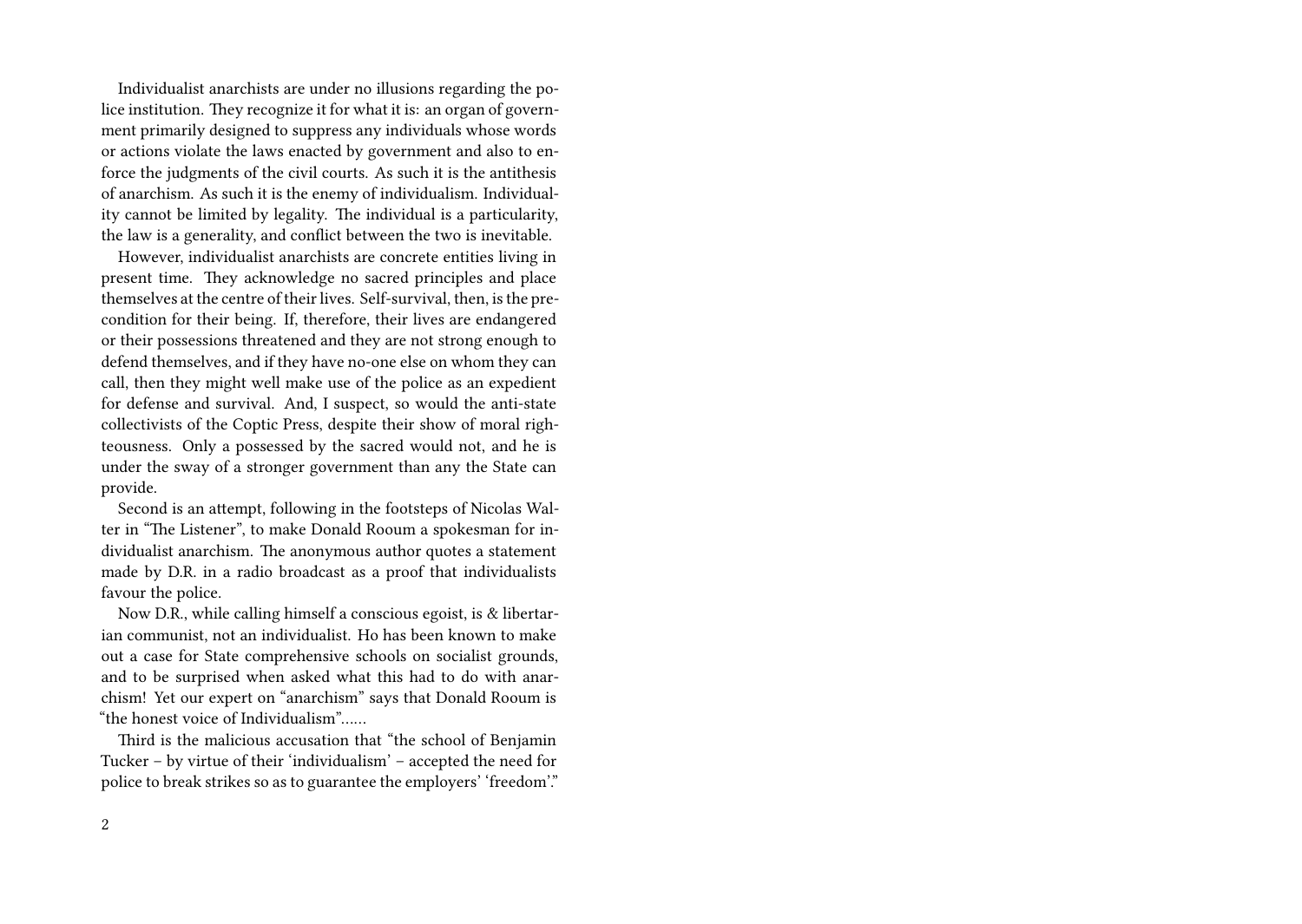This is an accusation made before from the same quarter end it is time it was nailed, Tucker was not a consistent individualist. His attempt to synthesize Stirner and Proudhon and his concern with social engineering placed him in a kind of limbo between socialism and individualism, to the detriment of the latter. But he did some good work for individualism, nonetheless, especially his publication of the English translation of "The Ego and His Own". For this reason alone, apart from that of intellectual honesty, his name deserves to be cleared of the mud thrown at it.

Tucker did *not* advocate the use of police to break strikes. What he said was something rather different and it can be found on page 259 of his book "Individual Liberty", published by the Vanguard Press of New York in 1926, He wrote:

"Conspicuous among the scoundrels who have upheld these monopolies is the editor of the New York 'Sun'. If he tells truth today, he tells it as the devil quotes scripture, — to suit his purpose. He will never consent to an application of equal liberty in the interest of labor, for he belongs to the brotherhood of thieves who prey upon labor. If he only would, we Anarchists would meet him with cheerful acquiescence in its fullest application to the interest of capital. Let Carnegie, Dana & Co. first see to it that every law in violation of equal liberty is removed from the statutebooks. if, after that, any laborers shall interfere with the rights of their employers, or shall use force upon inoffensive "scabs," or shall attack their employers' watchmen, whether these be Pinkerton detectives, sherif's deputies, or the State militia, I pledge myself that, as an Anarchist and in consequence of my Anarchistic faith, I will be among the first to volunteer as a member of a force to repress these disturbers of order and, if necessary, sweep them from the earth.